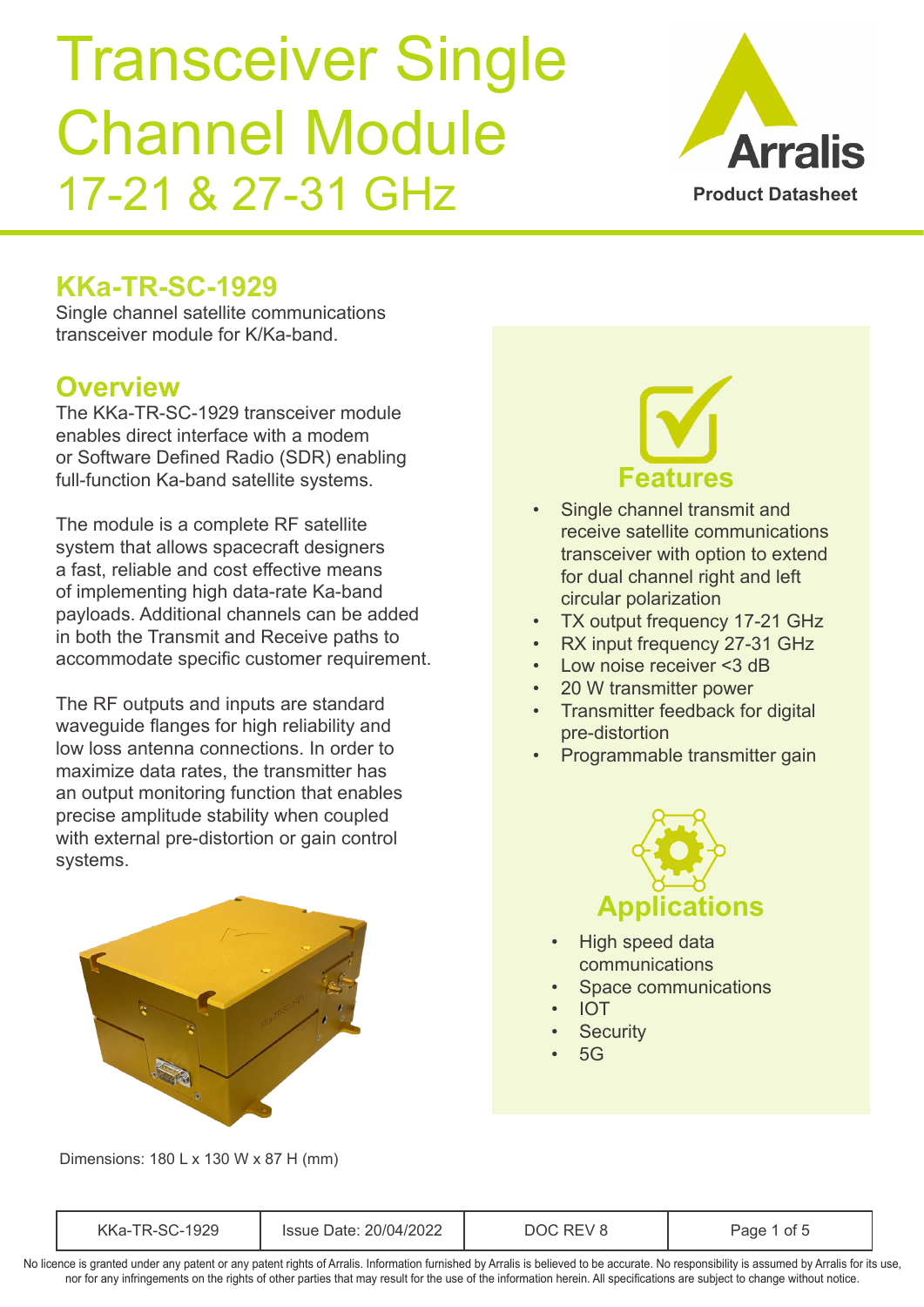

## **Simplified Block Diagram**



# **Operational Data**

**Transmitter (TX)**

**Notes** All tests carried out at 25  $\mathrm{^{\circ}C}$ 

| <b>Parameter</b>                        | Rating                            |
|-----------------------------------------|-----------------------------------|
| <b>TX Output Frequency Range</b>        | 17-21 GHz (band filter dependant) |
| IF Input Frequency Range (programmable) | $1.4 - 2.5$ GHz                   |
| IF Input Power                          | $-10$ dBm (max)                   |
| <b>TX Output Power</b>                  | <b>20 W CW</b>                    |
| Small Signal Gain                       | 55 dB ±1 dB                       |
| Programmable Gain adjustment            | 11 dB ±0.1 dB                     |
| <b>Gain Flatness</b>                    | ±3 dB over 800 MHz bandwidth      |
| <b>ACPR</b>                             | <-28 dBc typical                  |
| <b>Operating Temperature</b>            | $-40$ °C to +85 °C                |
| <b>Supply Voltage Range</b>             | $6 - 36$                          |
| <b>DC Power</b>                         | < 6                               |

### **Transmitter Feedback**

| <b>Parameter</b>                               | Rating         |
|------------------------------------------------|----------------|
| TX IF Feedback Output Frequency (programmable) | 1.4 to 2.5 GHz |
| <b>TX Output P1dB</b>                          | $>11$ dBm      |
| TX OIP3                                        | $>22$ dBm      |

#### **Transmitter Power Sensor**

| Parameter                                         | Rating       |
|---------------------------------------------------|--------------|
| IF Input Power Sensor Reading Accuracy            | $\pm 0.1$ dB |
| <b>TX Power Amplifier Sensor Reading Accuracy</b> | $\pm 0.2$ dB |

| KKa-TR-SC-1929 | Issue Date: 20/04/2022 | DOC REV 1 | Page 2 of 5 |  |
|----------------|------------------------|-----------|-------------|--|
|----------------|------------------------|-----------|-------------|--|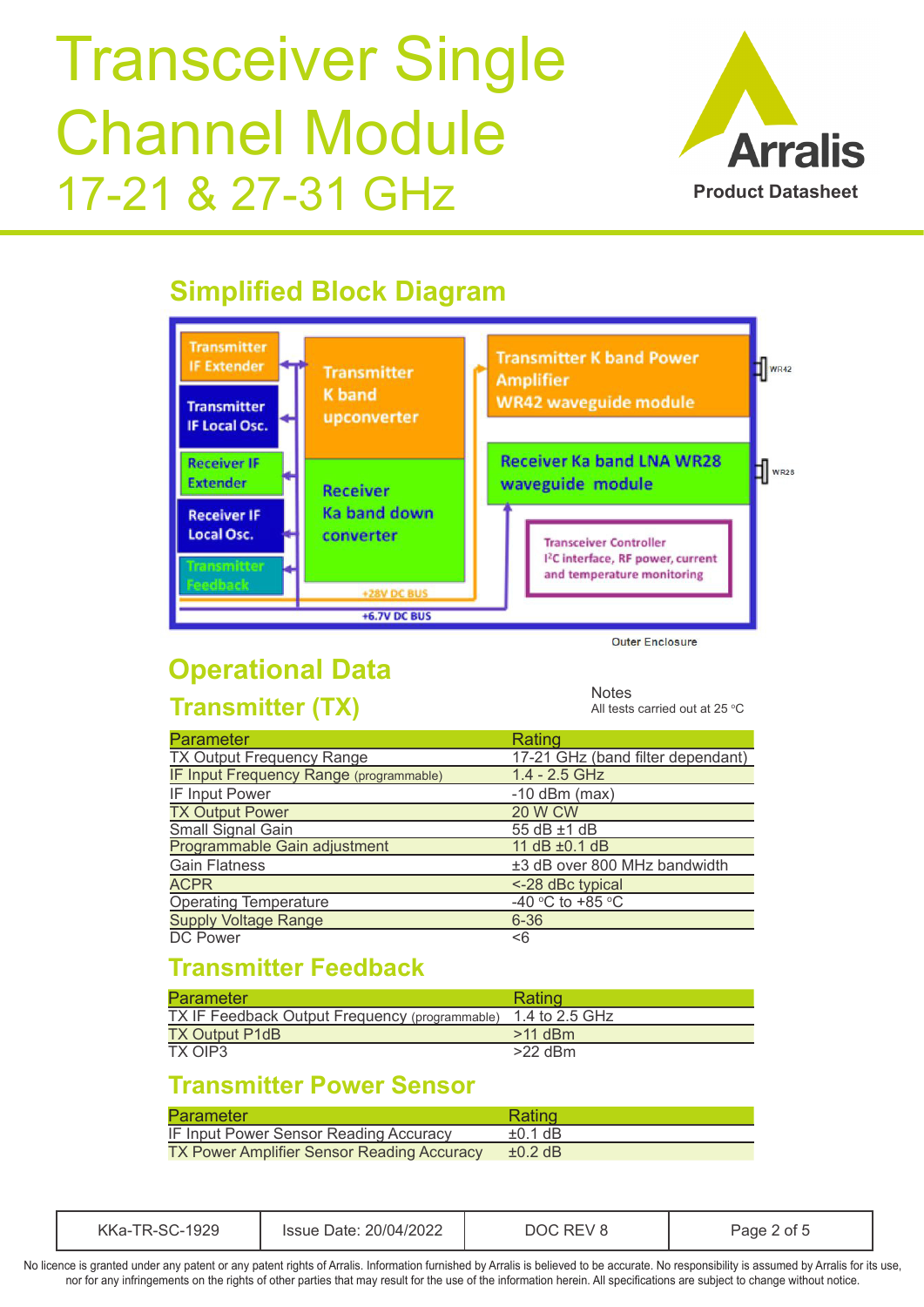

### **Operational Data**

#### **TX Phase Noise**

**Notes** All tests carried out at 25  $\degree$ C

| <b>Parameter</b> | <b>Phase Noise Power</b> |
|------------------|--------------------------|
| 10 Hz            | -35 dBc                  |
| 100 Hz           | $-55$ dBc                |
| 1 kHz            | $-65$ dBc                |
| 10 kHz           | $-75$ dBc                |
| 100 kHz          | $-94$ dBc                |
| 1 MHz            | $-110$ dBc               |
| 10 MHz           | $-120$ dBc               |
|                  |                          |

#### **TX Monitoring (remotely by GUI interface)**

| <b>Parameter</b>                           | Rating     |
|--------------------------------------------|------------|
| <b>Transceiver Current</b>                 | Yes        |
| <b>Transceiver Temperature</b>             | <b>Yes</b> |
| Power Amplifier Current (per polarisation) | Yes        |
| Power Amplifier Power (per polarisation)   | Yes        |

### **TX Control**

| <b>Parameter</b>                    | Rating     |
|-------------------------------------|------------|
| Power Cycling of TX IF              | Yes        |
| Power Cycling of TX Transceiver     | <b>Yes</b> |
| Power Cycling of TX Power Amplifier | Yes        |
| Programmable Gain                   | Yes        |
| Programmable IF Frequency           | Yes        |

#### **Receiver (RX)**

| <b>Parameter</b>                            | Rating                            |
|---------------------------------------------|-----------------------------------|
| RX Input Frequency Range                    | 27-31 GHz (band filter dependant) |
| RX IF Output Frequency Range (programmable) | 0.9 to 3.6 GHz                    |
| RX Gain Adjustment                          | 42 dB                             |
| <b>RX Gain Adjustment Step Size</b>         | $0.25$ dB                         |
| RX IF Output P1dB                           | $>11$ dBm                         |
| <b>RX IF OIP3</b>                           | $>22$ dBm                         |
| Noise Figure                                | $<$ 3 dB                          |

### **RX Phase Noise**

| <b>Parameter</b> | <b>Phase Noise Power</b> |
|------------------|--------------------------|
| 10 Hz            | $-35$ dBc                |
| 100 Hz           | $-55$ dBc                |
| 1 kHz            | $-65$ dBc                |
| 10 kHz           | $-75$ dBc                |
| $100$ kHz        | $-94$ dBc                |

| 201047<br>∖Ka·<br>)ate∙<br>ISSUA<br>M<br>-29<br>ממכ<br>11<br>____ |  |
|-------------------------------------------------------------------|--|
|-------------------------------------------------------------------|--|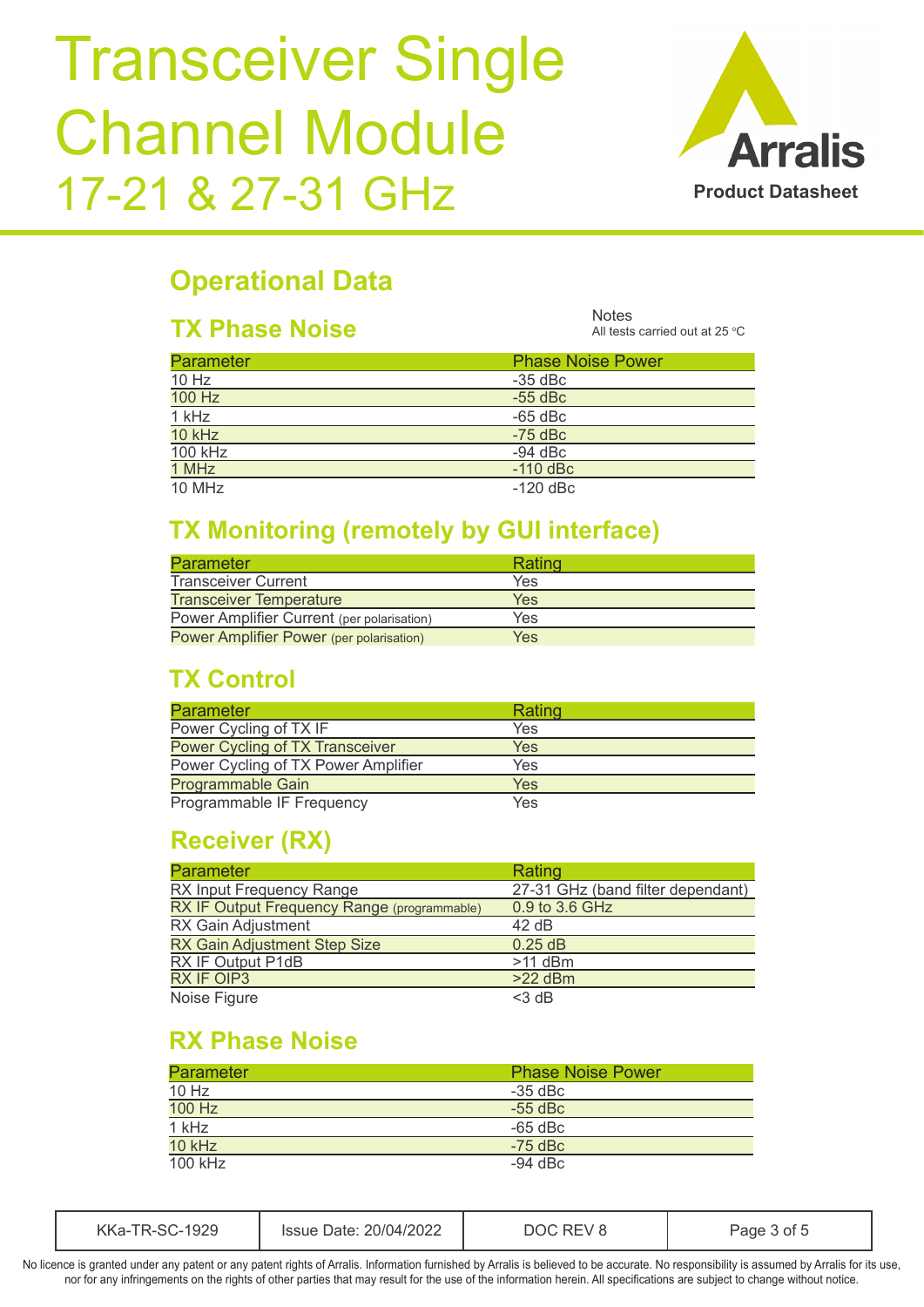

### **Connectors IF Baseband Connectors**

1 x 50  $\Omega$  SMA for TX, VSWR < 1.35:1

1 x 50  $\Omega$  SMA for RX, VSWR < 1.35:1

1 x 50  $\Omega$  SMA for TX/Feedback, VSWR < 1.35:1

#### **RF Connectors to Antennas**

1 x WR42 waveguide for TX, VSWR < 1.35:1

1 x WR28 waveguide for RX, VSWR < 1.35:1



3D Module Render Dimensions: 180 L x 130 W x 87 H (mm)

#### **DC Connector ,Monitoring and Control Connector**

15 way D-sub Micro-D Connector

#### **Control Interface**

I2C 3 wire interface (other interfaces are available as an option)

GUI Windows based interface for bench testing

#### **Environmental**

Operational temperature range -40  $\mathrm{^{\circ}C}$  to +70  $\mathrm{^{\circ}C}$ 

| 1929<br>Issue Date: 20/04/2022<br>KKa-TR-SC- | $\mathcal{U}$ | Page 4 of t |  |
|----------------------------------------------|---------------|-------------|--|
|----------------------------------------------|---------------|-------------|--|